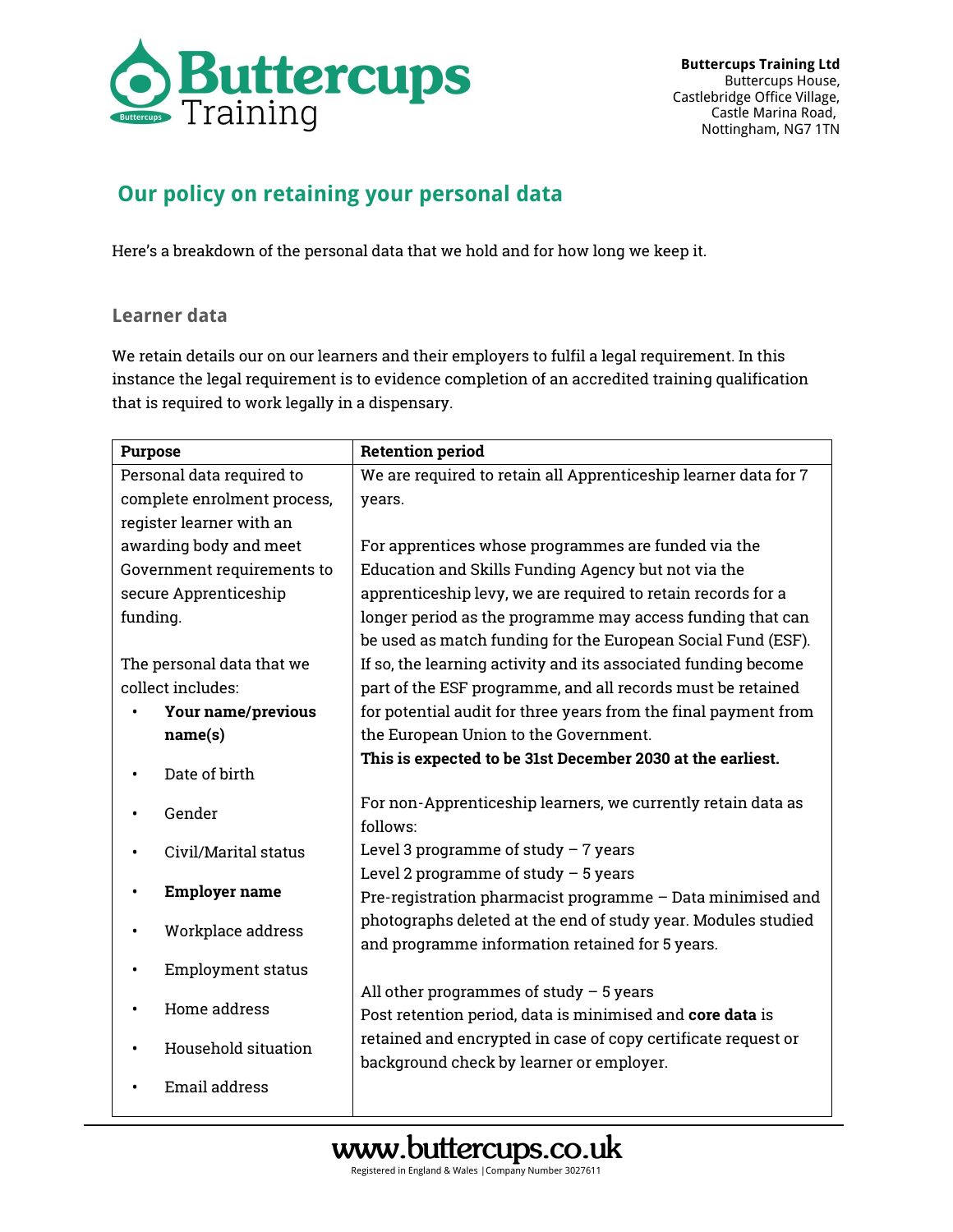

| $\bullet$ | Telephone number(s)                                                        | We are currently awaiting a decision from our regulator, the                                                                     |
|-----------|----------------------------------------------------------------------------|----------------------------------------------------------------------------------------------------------------------------------|
|           | References                                                                 | General Pharmaceutical Council, regarding the length of time<br>they require Buttercups Training to retain learner qualification |
|           | IP address (the number<br>that uniquely identifies<br>a specific computer) | records therefore this policy is subject to change.                                                                              |
|           | Job Title                                                                  |                                                                                                                                  |
|           | Contracted hours                                                           |                                                                                                                                  |
|           | Normal Working hours                                                       |                                                                                                                                  |
|           | Ethnicity                                                                  |                                                                                                                                  |
|           | Nationality                                                                |                                                                                                                                  |
|           | Sexual Orientation                                                         |                                                                                                                                  |
| ٠         | Religion                                                                   |                                                                                                                                  |
| ٠         | Countries of residence<br>in last 3 years                                  |                                                                                                                                  |
| $\bullet$ | Previous address(es) (if<br>less than 3 years)                             |                                                                                                                                  |
| ٠         | Disability<br>information/health<br>issues                                 |                                                                                                                                  |
|           | <b>Special Needs/Learning</b><br>difficulties                              |                                                                                                                                  |
|           | <b>GPHC Number</b>                                                         |                                                                                                                                  |
|           | <b>RPSGB Number</b>                                                        |                                                                                                                                  |
|           | <b>National Insurance</b><br>Number                                        |                                                                                                                                  |
|           | Passport photocopy                                                         |                                                                                                                                  |
|           | Driving License<br>photocopy                                               |                                                                                                                                  |

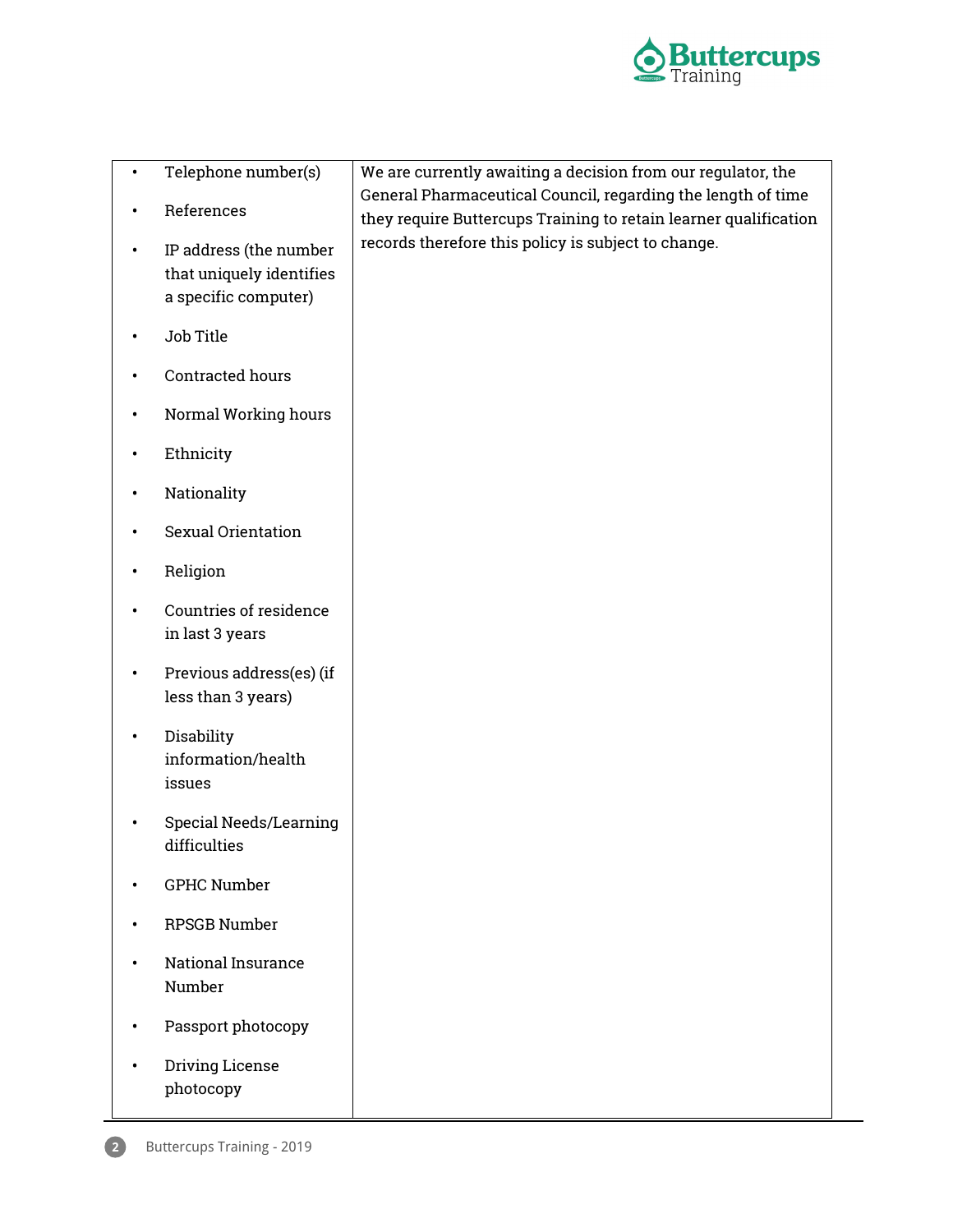

| <b>Marriage Certificate</b> |  |
|-----------------------------|--|
| photocopy                   |  |

- Birth Certificate photocopy
- Next of Kin/Emergency contact(s)
- A record of any correspondence with staff
- Financial and transaction data
- Previous Qualifications and any other current studies
- Prior attainment
- If you receive health and social care support
- If you are a Mentor/Expert Witness/Invigilator/ Facilitator
- Destination
- (Learner) contact details for ESFA and ESF surveys to include, but not be limited to, telephone numbers